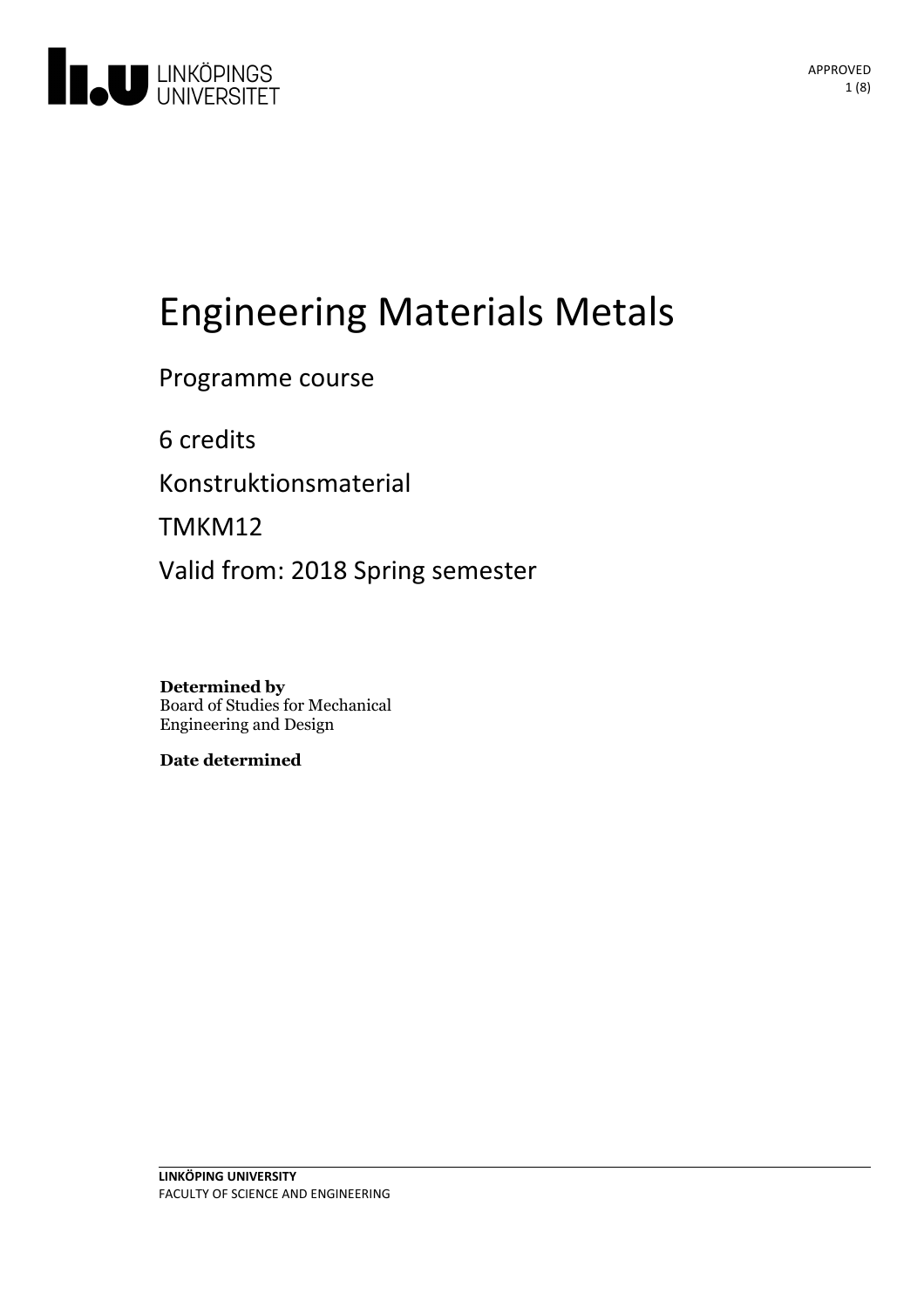## Main field of study

Mechanical Engineering

Course level

First cycle

## Advancement level

 $G_1X$ 

## Course offered for

Mechanical Engineering, M Sc in Engineering

## Entry requirements

Note: Admission requirements for non-programme students usually also include admission requirements for the programme and threshold requirements for progression within the programme, or corresponding.

## Intended learning outcomes

This course aims at presenting students fundamentals in the field of materials science and engineering with emphasis on explaining the relationship between the structure of <sup>a</sup> material, its mechanical properties and its manufacturing process. Upon successful completion of the course, the student shall be able to:

- Describe and explain the structure of a material from atomic to macroscopic
- scale.<br>• Discuss the mechanical properties of polymers and metallic material based on their structure.<br>• Explain the relationship between the structure of a material and its
- mechanical properties as well as discuss the possibilities to modify the structure with help of different processes to obtain desired properties.
- Determine and explain the microstructure obtained after phase transformation under equilibrium as well as non-equilibrium condition.<br>• Describe the influence of temperature and aggressive environment on the
- use of material.<br>• Analyze and discuss selection of materials for structure based on the
- knowledge introduced in this course.

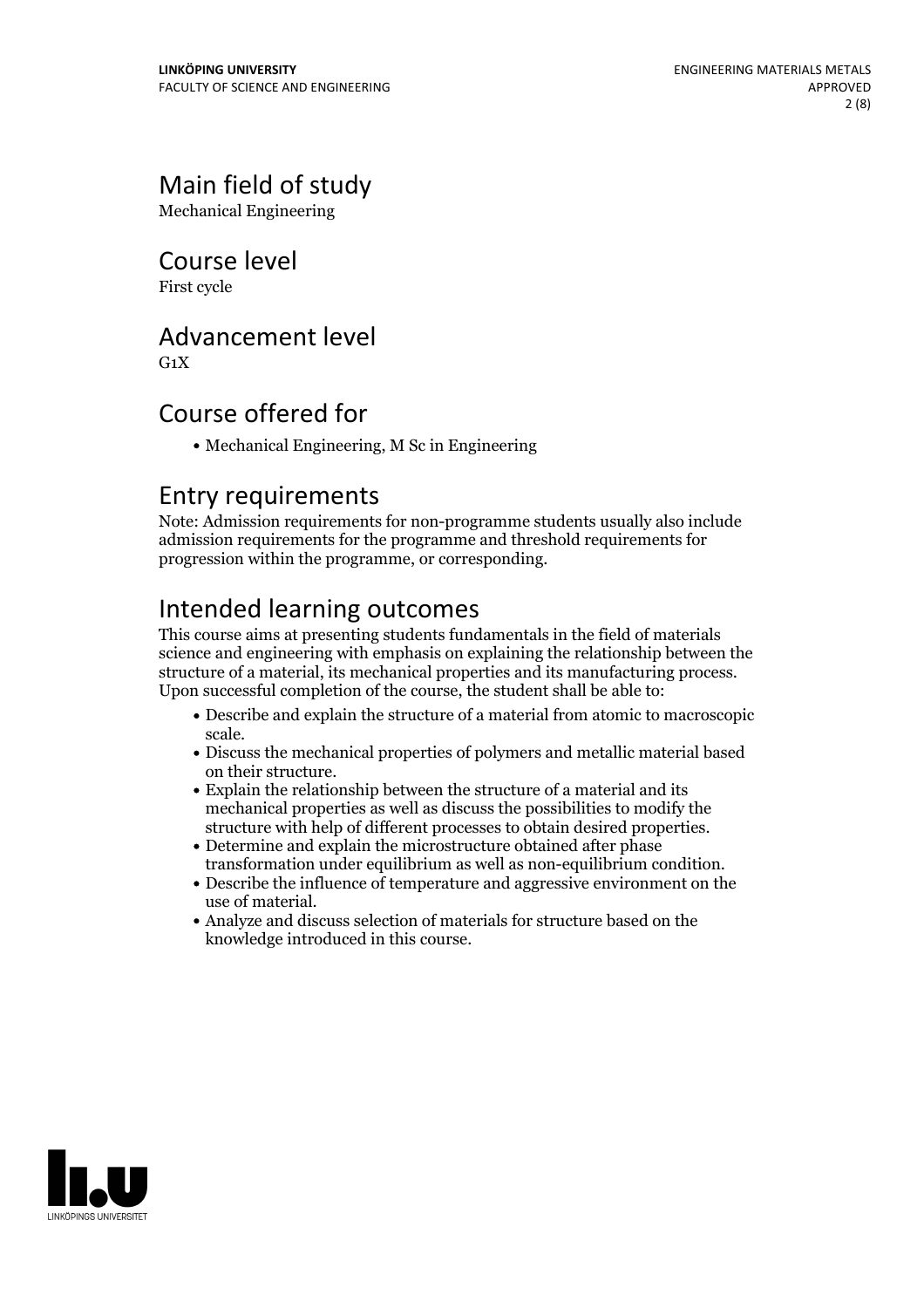## Course content

Main engineering material classes, atomic bonding, mechanical properties and

Metallic materials: crystal structure, defects in crystals, mechanisms and methods for strengthening, diffusion and case hardening, fracture, solidification, phase diagram, phase transformation in solid state, heat treatment, steel, cast iron, light alloys, superalloys, corrosion and prevention. Material selection

## Teaching and working methods

The course consists of lectures, tutorials and laboratory work. A written examination is given at the end of the course.

## Examination

| TEN <sub>1</sub> | Written examination | 3 credits | U, 3, 4, 5 |
|------------------|---------------------|-----------|------------|
| LAB <sub>1</sub> | Laboratory work     | 3 credits | U.G        |

## Grades

Four-grade scale, LiU, U, 3, 4, 5

Other information<br>Supplementary courses: Industrial material selection, Engineering materials -Deformation and fracture, Polymer materials, Engineering materials - New materials, Engineering materials for lightweight applications, Engineering Materials, Welding and Manufacturing Technology

## Department

Institutionen för ekonomisk och industriell utveckling

Director of Studies or equivalent

Mikael Segersäll

Examiner Mikael Segersäll

## Course website and other links

<http://www.iei.liu.se/kmt/education/undergraduatecourses-tmkm12>

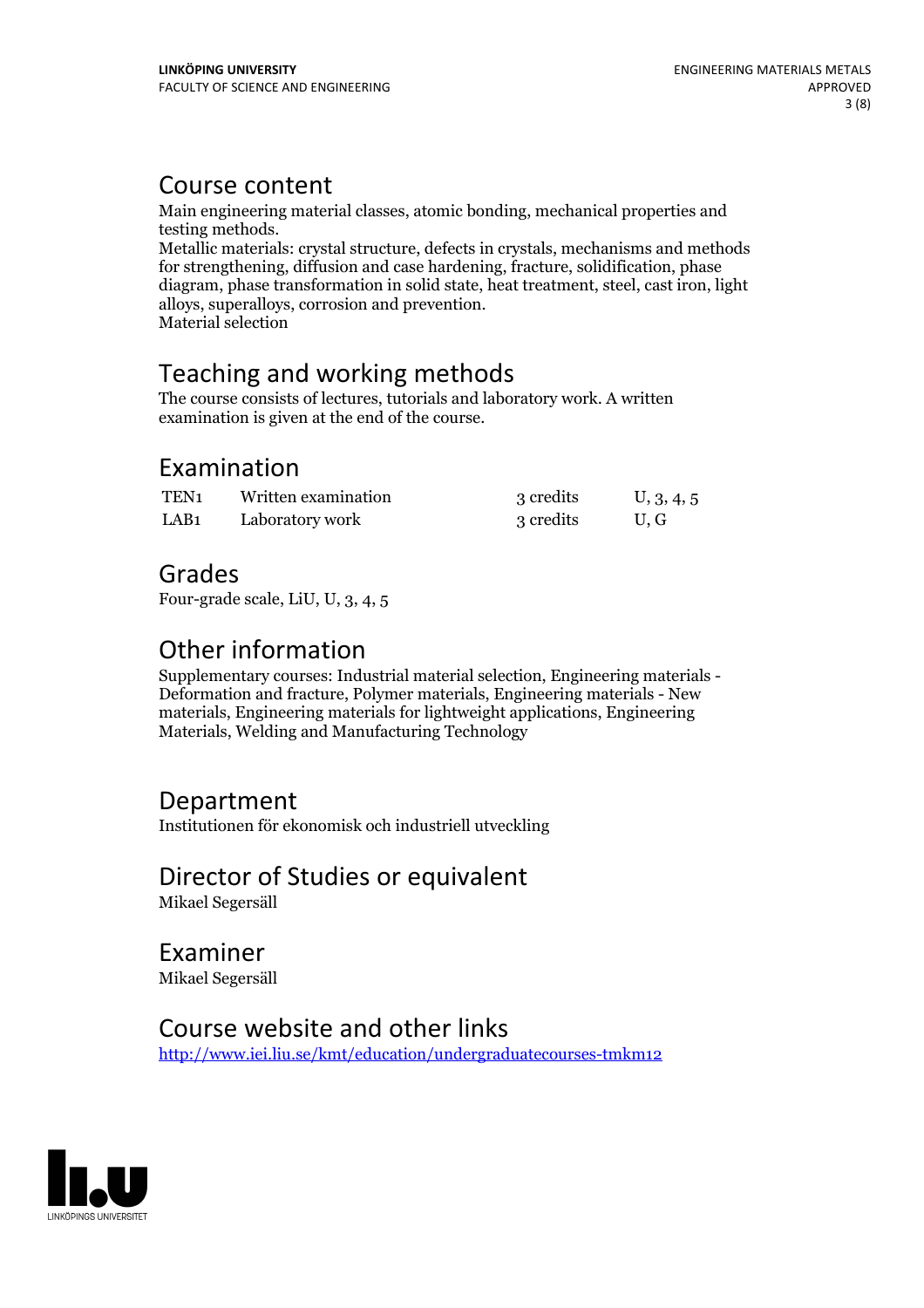## Education components

Preliminary scheduled hours: 56 h Recommended self-study hours: 104 h

Course literature<br>The Science and Engineering of Materials, SI edition, Donald R. Askeland, Pradeep P. Fulay, Wendelin J. Wright, Sixth Edition, Cengage Learning, 2011

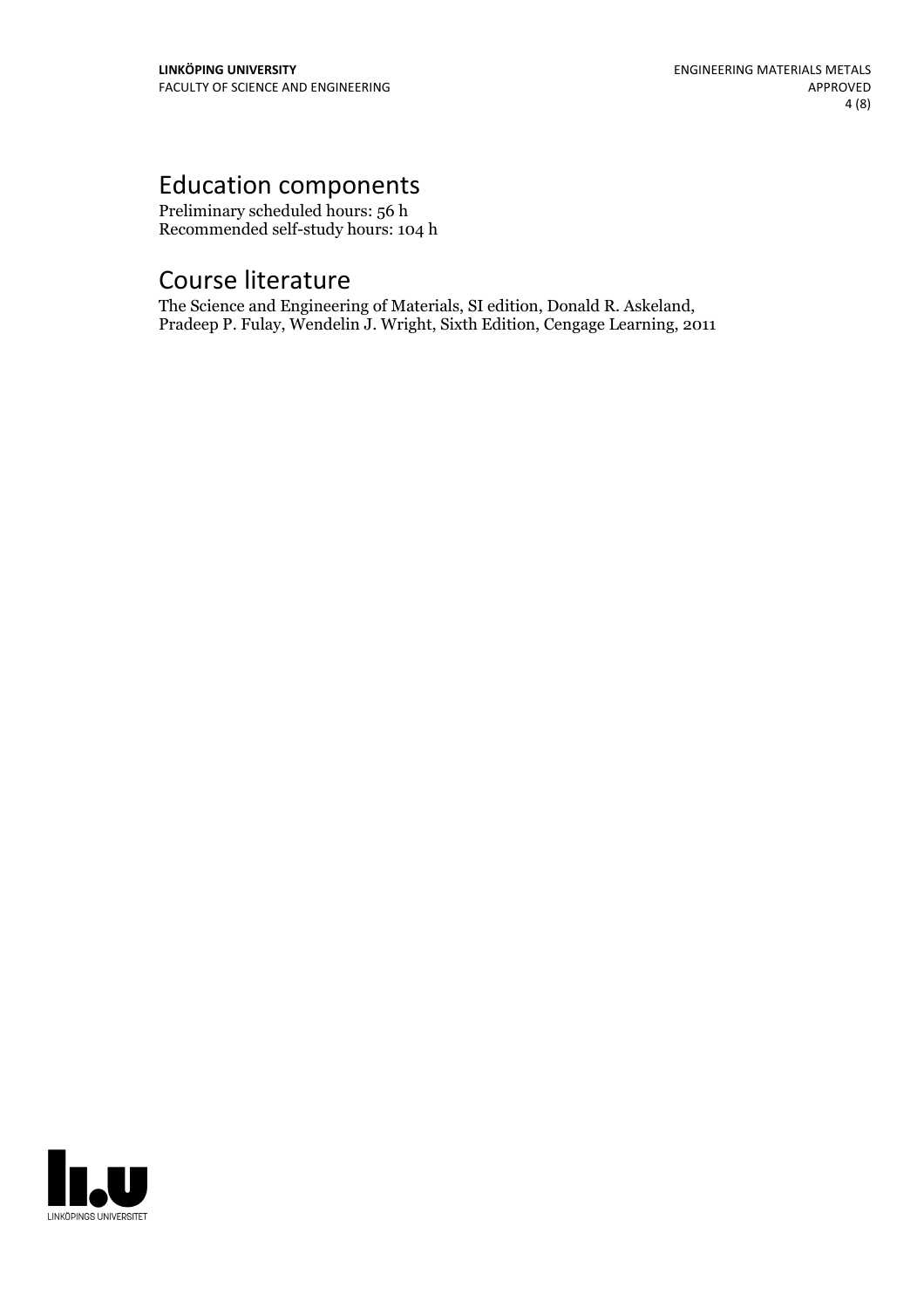## **Common rules**

### **Course syllabus**

A syllabus has been established for each course. The syllabus specifies the aim and contents of the course, and the prior knowledge that a student must have in order to be able to benefit from the course.

### **Timetabling**

Courses are timetabled after a decision has been made for this course concerning its assignment to a timetable module. A central timetable is not drawn up for courses with fewer than five participants. Most project courses do not have a central timetable.

#### **Interrupting a course**

The vice-chancellor's decision concerning regulations for registration, deregistration and reporting results (Dnr LiU-2015-01241) states that interruptions in study are to be recorded in Ladok. Thus, all students who do not participate in a course for which they have registered must record the interruption, such that the registration on the course can be removed. Deregistration from <sup>a</sup> course is carried outusing <sup>a</sup> web-based form: www.lith.liu.se/for-studenter/kurskomplettering?l=sv.

### **Cancelled courses**

Courses with few participants (fewer than 10) may be cancelled or organised in a manner that differs from that stated in the course syllabus. The board of studies is to deliberate and decide whether a course is to be cancelled orchanged from the course syllabus.

### **Regulations relatingto examinations and examiners**

Details are given in a decision in the university's rule book: http://styrdokument.liu.se/Regelsamling/VisaBeslut/622678.

### **Forms of examination**

#### **Examination**

Written and oral examinations are held at least three times a year: once immediately after the end of the course, once in August, and once (usually) in one of the re-examination periods. Examinations held at other times are to follow a decision of the board of studies.

Principles for examination scheduling for courses that follow the study periods:

courses given in VT1 are examined for the first time in March, with re-

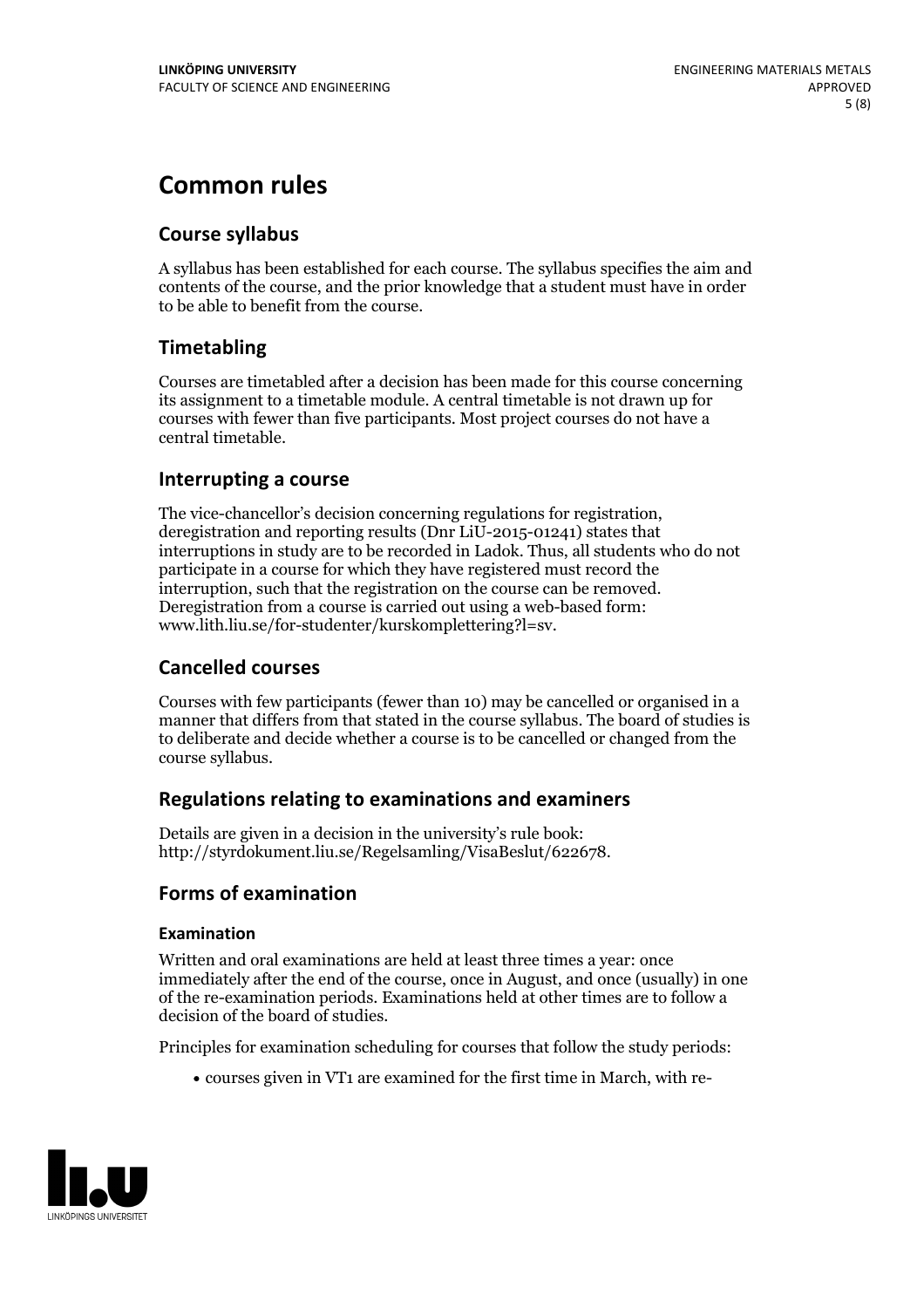examination in June and August

- courses given in VT2 are examined for the first time in May, with re-examination in August and October
- courses given in HT1 are examined for the first time in October, with re-examination in January and August
- courses given in HT2 are examined for the first time in January, with re-examination at Easter and in August.

The examination schedule is based on the structure of timetable modules, but there may be deviations from this, mainly in the case of courses that are studied and examined for several programmes and in lower grades (i.e. 1 and 2).

- Examinations for courses that the board of studies has decided are to be held in alternate years are held only three times during the year in which
- the course is given.<br>• Examinations for courses that are cancelled or rescheduled such that they are not given in one or several years are held three times during the year that immediately follows the course, with examination scheduling that corresponds to the scheduling that was in force before the course was cancelled or rescheduled.<br>• If teaching is no longer given for a course, three examination occurrences
- are held during the immediately subsequent year, while examinations are at the same time held for any replacement course that is given, or alternatively in association with other re-examination opportunities. Furthermore, an examination is held on one further occasion during the next subsequent year, unless the board of studies determines otherwise.<br>• If a course is given during several periods of the year (for programmes, or
- on different occasions for different programmes) the board orboards of studies determine together the scheduling and frequency of re-examination occasions.

#### **Registration for examination**

In order to take an examination, a student must register in advance at the Student Portal during the registration period, which opens 30 days before the date of the examination and closes 10 days before it. Candidates are informed of the location of the examination by email, four days in advance. Students who have not registered for an examination run the risk of being refused admittance to the examination, if space is not available.

Symbols used in the examination registration system:

- \*\* denotes that the examination is being given for the penultimate time.
- \* denotes that the examination is being given for the last time.

#### **Code of conduct for students during examinations**

Details are given in a decision in the university's rule book: http://styrdokument.liu.se/Regelsamling/VisaBeslut/622682.

#### **Retakes for higher grade**

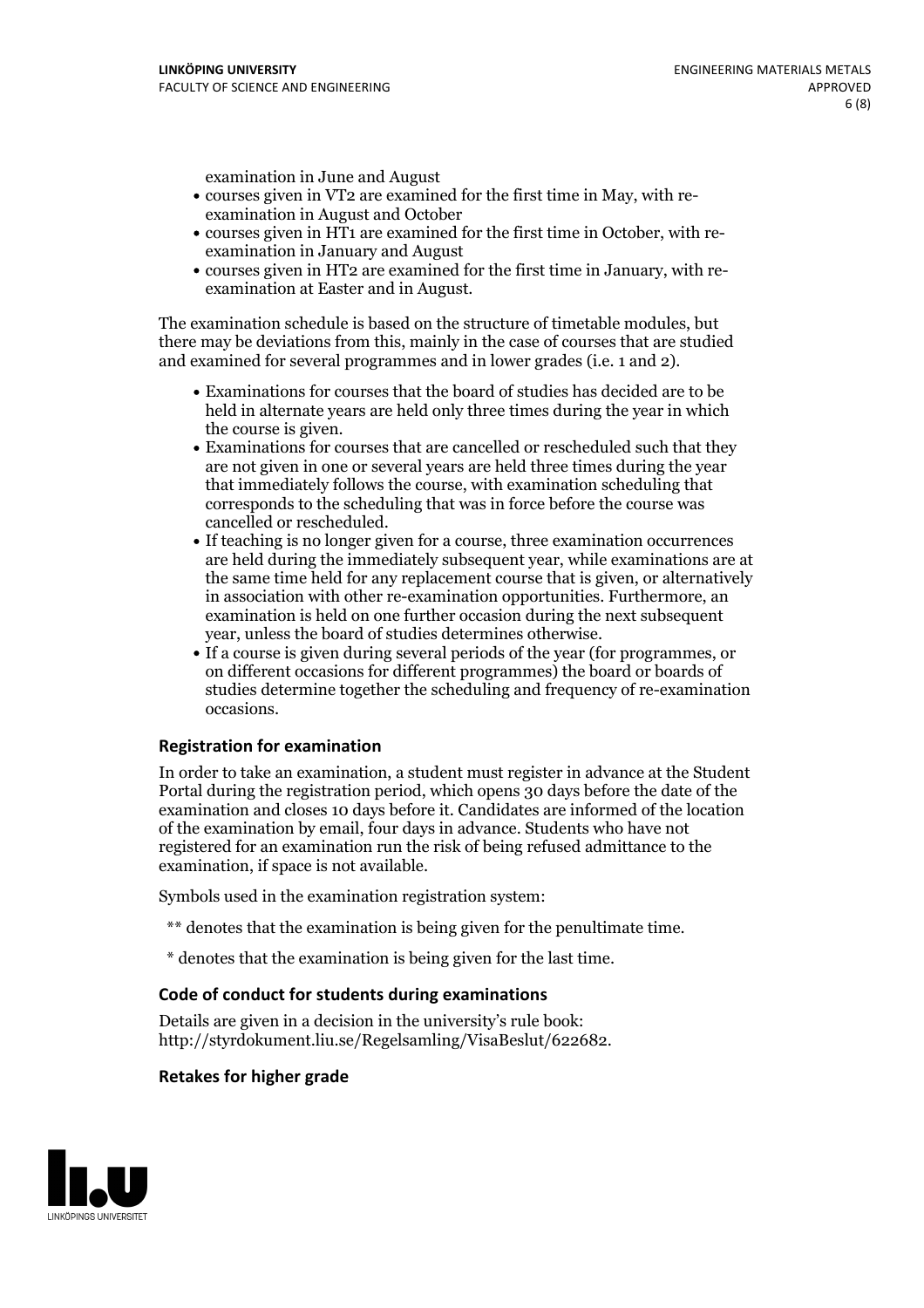Students at the Institute of Technology at LiU have the right to retake written examinations and computer-based examinations in an attempt to achieve a higher grade. This is valid for all examination components with code "TEN" and "DAT". The same right may not be exercised for other examination components, unless otherwise specified in the course syllabus.

#### **Retakes of other forms of examination**

Regulations concerning retakes of other forms of examination than written examinations and computer-based examinations are given in the LiU regulations for examinations and examiners, http://styrdokument.liu.se/Regelsamling/VisaBeslut/622678.

#### **Plagiarism**

For examinations that involve the writing of reports, in cases in which it can be assumed that the student has had access to other sources (such as during project work, writing essays, etc.), the material submitted must be prepared in accordance with principles for acceptable practice when referring to sources (references or quotations for which the source is specified) when the text, images, ideas, data, etc. of other people are used. It is also to be made clear whether the author has reused his or her own text, images, ideas, data, etc. from previous examinations.

A failure to specify such sources may be regarded as attempted deception during examination.

#### **Attempts to cheat**

In the event of <sup>a</sup> suspected attempt by <sup>a</sup> student to cheat during an examination, or when study performance is to be assessed as specified in Chapter <sup>10</sup> of the Higher Education Ordinance, the examiner is to report this to the disciplinary board of the university. Possible consequences for the student are suspension from study and a formal warning. More information is available at https://www.student.liu.se/studenttjanster/lagar-regler-rattigheter?l=sv.

#### **Grades**

The grades that are preferably to be used are Fail (U), Pass (3), Pass not without distinction  $(4)$  and Pass with distinction  $(5)$ . Courses under the auspices of the faculty board of the Faculty of Science and Engineering (Institute of Technology) are to be given special attention in this regard.

- 1. Grades U, 3, 4, 5 are to be awarded for courses that have written
- examinations. 2. Grades Fail (U) and Pass (G) may be awarded for courses with <sup>a</sup> large degree of practical components such as laboratory work, project work and group work.

#### **Examination components**

- 
- 1. Grades U, 3, 4, <sup>5</sup> are to be awarded for written examinations (TEN). 2. Grades Fail (U) and Pass (G) are to be used for undergraduate projects and other independent work.